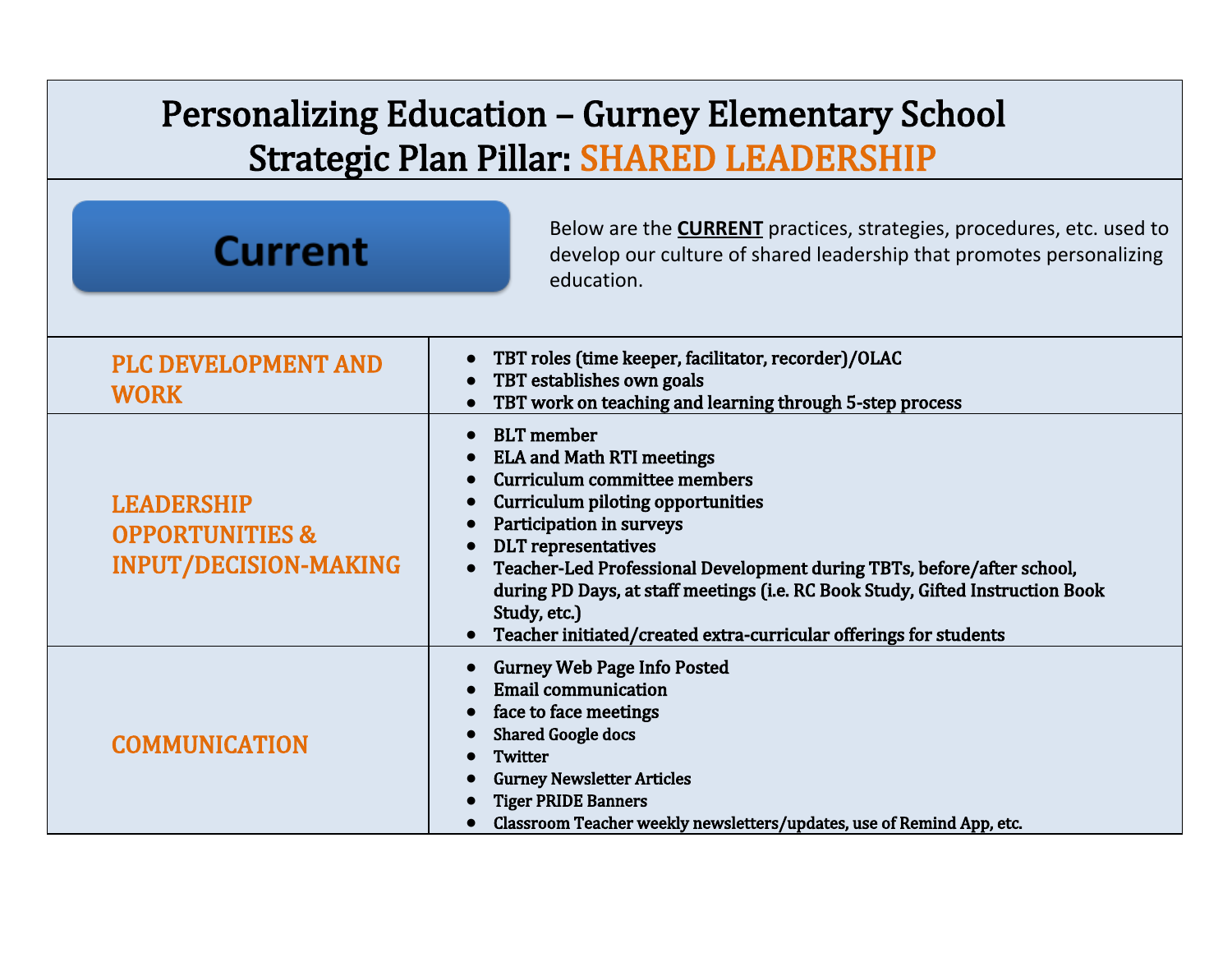| <b>Developing</b>                                                                                                                                        | Below are the practices, strategies, procedures, etc. we are<br><b>DEVELOPING</b> to improve our culture of shared leadership that<br>promotes personalizing education.                                                                                                |
|----------------------------------------------------------------------------------------------------------------------------------------------------------|------------------------------------------------------------------------------------------------------------------------------------------------------------------------------------------------------------------------------------------------------------------------|
| <b>PLC DEVELOPMENT AND</b><br><b>WORK</b>                                                                                                                | Continued refinement of 5-step process to study instruction central to a<br>learning standard<br>TBTs working to fully plan out continuum of differentiation at each grade level<br>for at-risk to gifted students using cluster grouping                              |
| <b>LEADERSHIP</b><br><b>OPPORTUNITIES &amp;</b><br><b>INPUT/DECISION-MAKING</b>                                                                          | Continue menu days for PD days<br>Book studies (gifted book club)<br>Presentations at professional organization conferences (i.e. 1:1 tech<br>presentation proposal for OAESA conference)                                                                              |
| <b>COMMUNICATION</b>                                                                                                                                     | Communication system between TBTs and the BLT to support TBT work<br>Communication system between our BLT and our DLT to better support our<br><b>BLT</b> work                                                                                                         |
| Below are <b>FUTURE</b> goals and/or ideas related to improving our culture<br><b>Future</b><br>of shared leadership to promote personalizing education. |                                                                                                                                                                                                                                                                        |
| <b>PLC DEVELOPMENT AND</b><br><b>WORK</b>                                                                                                                | Continued refinement of 5-step process to study instruction central to a<br>learning standard<br>TBTs working to refine both programming and logistics of continuum of<br>differentiation at each grade level for at-risk to gifted students using cluster<br>grouping |